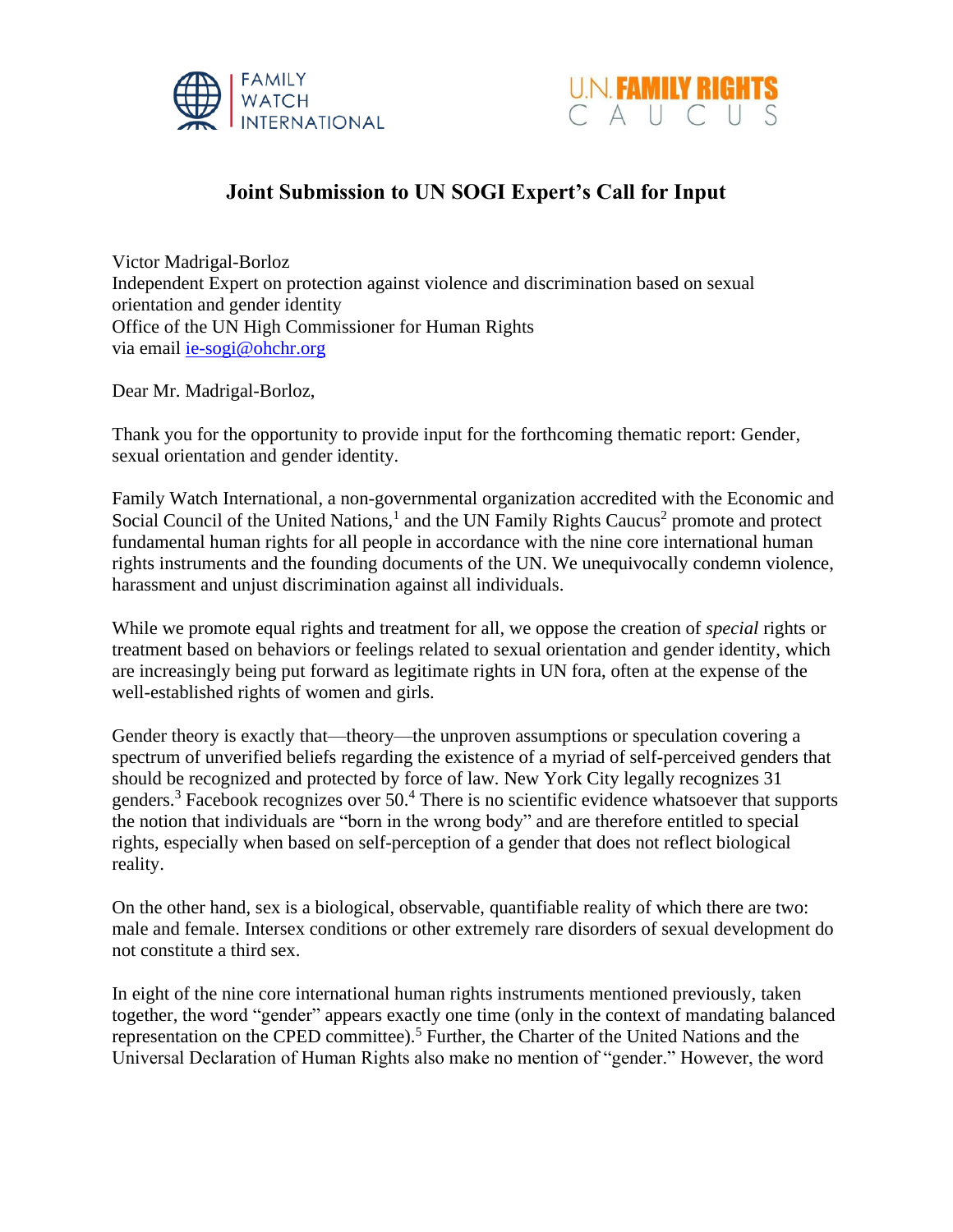"sex" or "sexes" appears in these 10 documents a total of 22 times, which says a great deal about the intent of the framers of these foundational UN documents.

Moreover, the more recent use of the term "gender" in multiple, nonbinding UN consensus documents clearly shows that the term was intended to encompass the two sexes, male and female only, and not to advance unscientific "gender theory." Indeed, the Rome Statute of the International Criminal Court has clearly defined the term "gender" in Article 7(3) stating that "gender refers to the two sexes, male and female, within the context of society."

This is the definition of gender in international law.

Therefore, the SOGI mandate holder's attempt to redefine "gender" or gender-based terms to encompass unscientific gender theory or to encompass transgender-identifying individuals clearly is not a product of the consensus of UN Member States but rather is something invented by unelected, unaccountable treaty bodies and transgender activists within the UN system.

We adamantly oppose the ultra vires attempts by the SOGI mandate holder to redefine such terms as "gender framework," "gender mainstreaming," "gender responsive," and "gender equality" to encompass radical notions related to "gender theory" and self-proclaimed transgender identities.

Indeed, unaccountable UN special procedures and mandate holders have no right to redefine UN consensus terms for all UN Member States. The right does not exist no matter how often they try and no matter how many non-binding treaty body comments they cite and no matter if they have the support of a minority of UN Member States in pushing this agenda to bolster their ill-advised attempts.

Of grave concern to us is the Independent Expert's call to identify individuals including "political and/or religious leaders" whose public expressions have resulted in the "modification or suppression" of any activity by gender activists or application of gender frameworks, or who use the term "gender ideology" to describe the actions of human rights defenders or LGBT activists.

Does this call by the Independent Expert support established international human rights instruments and founding UN documents that have enshrined the "freedom of thought, conscience, and religion" or the right "in public or private, to manifest his religion or belief in worship, observance, practice and teaching" worldwide?<sup>6</sup> It does not. In fact, it does the opposite and constitutes a gross violation of the human rights he purports to uphold and a gross overstepping of his mandate.

In yet another ironic twist, the Independent Expert asks if these individuals who use the term "gender ideology" (accurately, we might add) to describe the work of LGBT activists have impacted the human rights of women and girls. The reality is that *his* work is destroying the human rights of women and girls whose previously sex-segregated private spaces and athletic teams have been infiltrated by biological males who wish they were female. His advancement of radical gender theories and ideologies that seek to erase all differences between men and women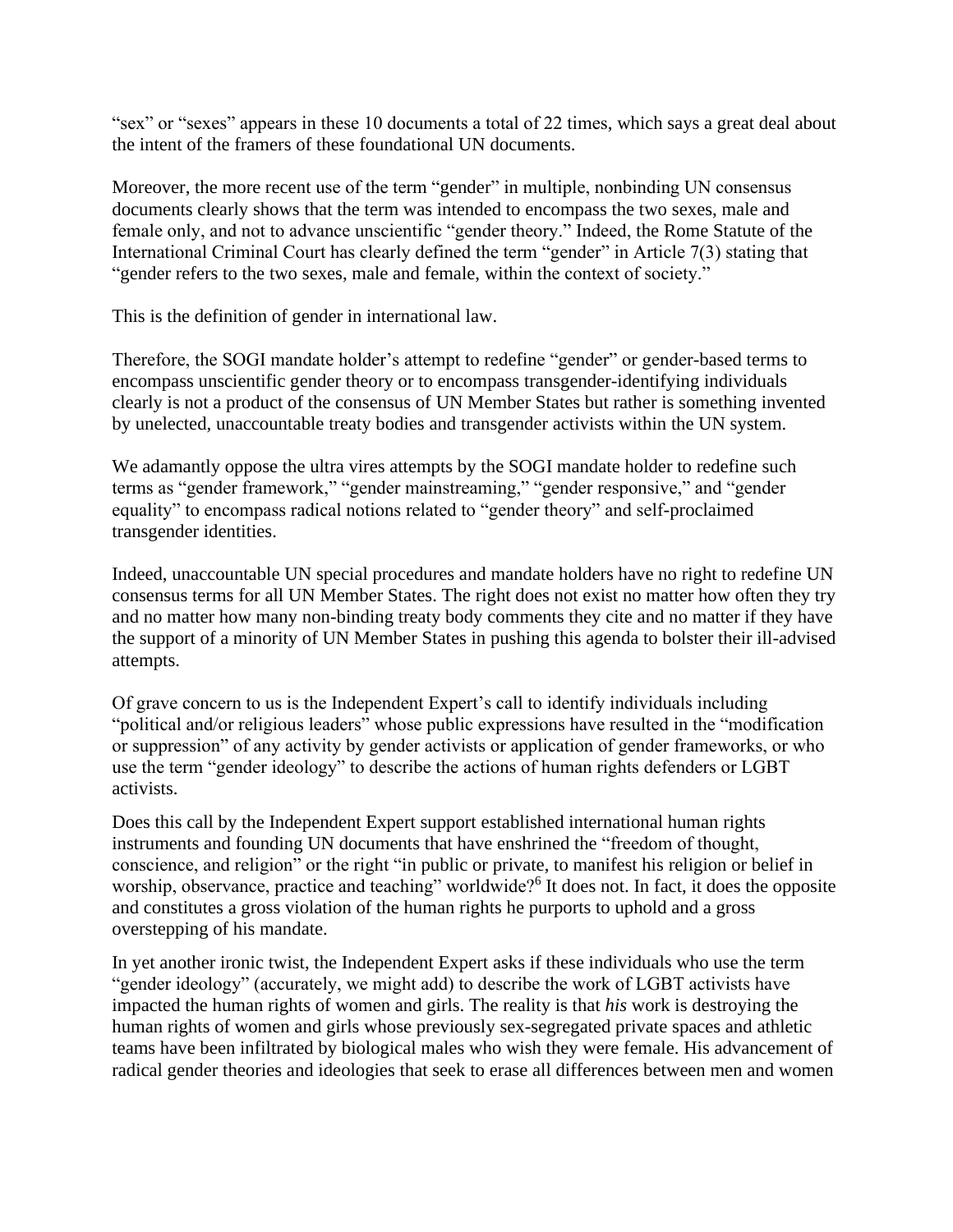undermine the hard-earned gains and sex-based rights for which women have tirelessly worked for decades.

Further, the Independent Expert calls for the resistance of "gender stereotypes," yet this is exactly what happens when a biological male identifies as a female and adopts stereotypical female behavior and dress, thus reinforcing the very stereotypes he is calling to extinguish.

Girls and women have been extended special protections and rights because of the disproportionate amount of discrimination, harassment and violence that they experience—not because they identify as "girls" or "women" but due to the biological reality of being female and the inherent differences between the sexes.

Also of grave concern is the Independent Expert's call to implement comprehensive sexuality education designed to indoctrinate children and mainstream queer theory, an unhealthy belief system that encourages children to disassociate from their biological sex in harmful ways. It should be noted the concepts of "comprehensive sexuality education" and "sexual orientation and gender identity" were specifically rejected from the 2030 Agenda by many UN Member States and that the establishment of this SOGI expert's mandate is a deliberate attempt to override the positions of States opposed to such and coerce them into accepting SOGI rights. This is a direct assault on the sovereignty of UN Member States and an abuse of the UN system.

Comprehensive sexuality education (CSE) has never been accepted in a binding treaty or major UN consensus document. Member States who have expressed strong objections to CSE should be respected by the SOGI mandate holder.

Comprehensive sexuality education programs have an obsessive focus on sexual pleasure for children and encourage sexual promiscuity and experimentation at the expense of sexual health. This, despite numerous peer-reviewed studies showing that sexually active youth are more likely to experience many negative outcomes including:

- Less likely to use contraception<sup>7</sup>
- More likely to experience an  $STI<sup>8</sup>$
- More concurrent or lifetime sexual partners<sup>9</sup>
- More likely to experience pregnancy<sup>10</sup>
- Lower educational attainment (not necessarily linked to pregnancy) $11$
- Increased sexual abuse and victimization $12$
- Decreased general physical and psychological health, including depression<sup>13</sup>
- Decreased relationship quality, stability and more likely to divorce<sup>14</sup>
- More frequent engagement in other risk behaviors such as smoking, drinking and drugs<sup>15</sup>
- More likely to participate in antisocial or delinquent behavior $16$
- Less likely to exercise self-efficacy and self-regulation $17$
- Less attachment to parents, school and  $faith^{18}$

The claim by CSE advocates that school-based CSE programs delay sexual debut, increase condom use and decrease pregnancy or STD rates has been shown to be false according to peerreviewed research that is consistent with standards derived from the field of prevention research. 19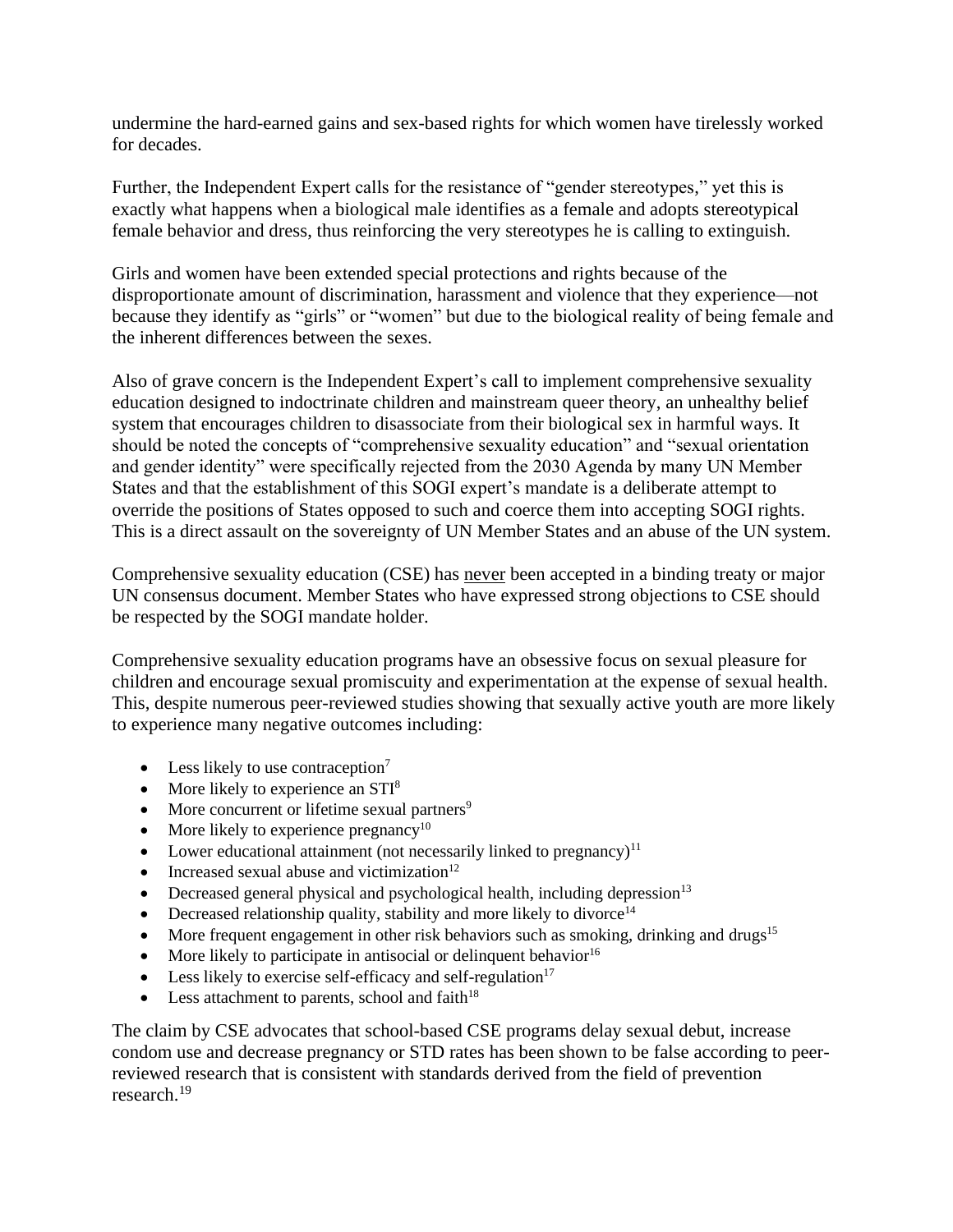Most comprehensive sexuality education programs (that claim to be "medically accurate" and "evidence based") are riddled with unscientific and medically inaccurate gender ideology that is presented to impressionable young children as fact. (See examples of these CSE programs at [ComprehensiveSexualityEducation.org.](https://www.comprehensivesexualityeducation.org/))

Transgender rights activists pushing this same gender ideology also disseminate widespread misinformation regarding puberty blockers and cross-sex hormone treatments for children. These harmful, untested, experimental procedures are doing untold damage to children and youth across the world who are often told these procedures are completely reversible and perfectly safe.

We declare any and all efforts by unaccountable UN mandate holders to retroactively reinterpret longstanding UN consensus terms or UN agreements related to gender and sex that have been used in countless UN consensus agreements, resolutions and treaties, undermine the entire collaborative UN negotiation process and international human rights framework with serious implications for all peoples.

We denounce in the strongest terms the Independent Expert on SOGI's attempts to redefine "gender," "gender equality" and other gender-based terms, especially in the UN 2030 Agenda to encompass radical and harmful concepts and gender ideologies that go beyond the concepts of male and female based on biological sex.

We call upon all UN Member States to reject the past and forthcoming reports issued by the UN Independent Expert on SOGI and to censure him for his aforementioned ultra vires actions that will only serve to denigrate and abolish the many hard-won, sex-based rights for women and girls, lead to the destruction of the natural family, and damage children who will receive harmful comprehensive sexuality education designed to indoctrinate them in radical gender and sexual ideologies and queer theories.

<sup>1</sup> Family Watch International is the DBA for Global Helping to Advance Women and Children.

<sup>&</sup>lt;sup>2</sup> The mission of the United Nations Family Rights Caucus (UNFRC) is to protect and promote the natural family as the fundamental unit of society as called for in Article 16 of the UN Declaration of Human Rights. UNFRC membership includes concerned citizens, government, religious, and civil society leaders, and non-governmental organizations representing every region of the world and over 10 million people worldwide.

<sup>3</sup> The 31 genders recognized by the New York City Commission on Human Rights are: Bi-gendered, Cross-dresser, Drag King, Drag Queen, Femme Queen, Female-to-Male, FTM, Gender Bender, Genderqueer, Male-to-Female, MTF, Non-Op, HIJRA, Pangender, Transexual/Transsexual, Trans Person, Woman, Man Butch, Two-Spirit, Trans, Agender, Third Sex, Gender Fluid, Non-Binary Transgender, Androgyne, Gender Gifted, Gender Blender, Femme, Person of Transgender Experience, and Androgynous. Local Law No. 3 (2002); N.Y.C. Admin. Code § 8-102(23).

<sup>4</sup> Genders recognized by Facebook include Agender, Androgyne, Androgynous, Bigender, Cis, Cisgender, Cis Female, Cis Male, Cis Man, Cis Woman, Cisgender, Female, Cisgender Male, Cisgender Man, Cisgender Woman, Female to Male. FTM, Gender Fluid, Gender Nonconforming, Gender Questioning, Gender Variant, Genderqueer, Intersex, Male to Female, MTF, Neither, Neutrois, Non-binary, Other, Pangender, Trans, Trans\*, Trans Female, Trans\* Female, Trans Male, Trans\* Male, Trans Man, Trans\* Man, Trans Person, Trans\* Person, Trans Woman, Trans\* Woman, Transfeminine, Transgender, Transgender Female, Transgender Male, Transgender Man, Transgender Person, Transgender Woman, Transmasculine, Transsexual, Transsexual Female, Transsexual Male, Transsexual Man, Transsexual Person, Transsexual Woman, Two-Spirit.

<sup>&</sup>lt;sup>5</sup> International Convention for the Protection of All Persons from Enforced Disappearance, Article 26(1).

<sup>6</sup> Universal Declaration of Human Rights, Article 18, International Convention on the Elimination of All Forms of Racial Discrimination, Article 5.d(vii), International Covenant on Civil and Political Rights, Article 18(1), Convention on the Rights of the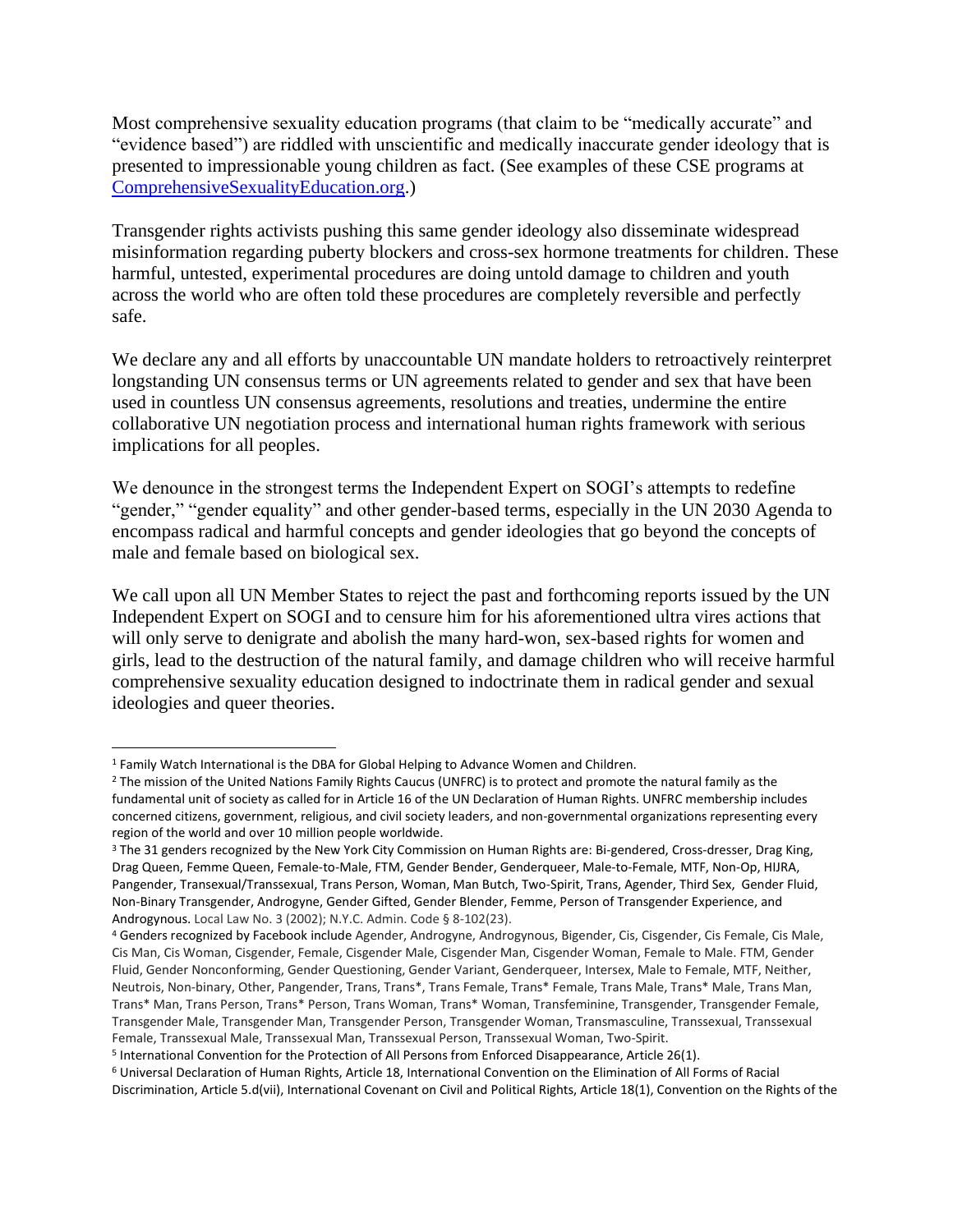Child, Article 14(1), International Convention on the Protection of the Rights of All Migrant Workers and Members of Their Families, Article 12(1).

<sup>7</sup> Crosby, R., Geter, A., Ricks, J., Jones, M., Salazar, L. (2015). Developmental investigation of age at sexual debut and subsequent sexual risk behaviours: a study of high-risk young black males. *Sexual Health, 12,* 390–396; Sandfort, T., Orr, M., Hirsch, J., Santelli, J. (2008). Long-Term Health Correlates of Timing of Sexual Debut: Results from a National US Study *American Journal of Public Health, 98,* 155-161.

<sup>8</sup> Magnusson, B., Masho, S., Lapane, K. (2012). Early Age at First Intercourse and Subsequent Gaps in Contraceptive Use. *Journal of Women's Health, 21,* 73-79; Bradley, B., Greene, A. (2013). Do health and education agencies in the US share responsibility for academic achievement and health? *Journal of Adolescent Health, 52,* 523-532; Scott, M., Wildsmith, E., Welti, K., Ryan, S., Schelar, E., Steward-Streng, N. (2011). Risky Adolescent sexual behaviors and reproductive health in young adulthood. *Perspectives on Sexual and Reproductive Health, 43,* 110–118.

<sup>9</sup> Sandfort, T., Orr, M., Hirsch, J., Santelli, J. (2008). Long-Term Health Correlates of Timing of Sexual Debut: Results From a National US Study. *American Journal of Public Health, 98,* 155-161; Lee, S. Y., Lee, H. J., Kim, T. K., Lee, S. G., & Park, E. C. (2015). Sexually Transmitted Infections and First Sexual Intercourse Age in Adolescents: The Nationwide Retrospective Cross-Sectional Study. *Journal of Sexual Medicine, 12,* 2313–2323.

<sup>10</sup> Kastborn, A., Sydsjo, G., Bladh, M., Priebe, G., Svedin, C. (2015). Sexual debut before the age of 14 leads to poorer psychosocial health and risky behavior in later life. *Acta Paediatrica, 104,* 91-100; Bradley, B., Greene, A. (2013). Do health and education agencies in the US share responsibility for academic achievement and health? *Journal of Adolescent Health, 52,* 5213- 532. Magnusson, B., Nield, J., Lapane, K., (2015). Age at first intercourse and subsequent sexual partnering among adult women in the US, a cross sectional study. *BMC Public Health, 15,* 98; Heywood, W., Patrick, K. A., Pitt, M. (2015). Associations between early first sexual intercourse and later sexual and reproductive outcomes: a systematic review of population-based data. *Archives of Sexual Behavior, 44,* 531-569.

<sup>11</sup> Bradley, B., Greene, A. (2013). Do health and education agencies in the US share responsibility for academic achievement and health? *Journal of Adolescent Health, 52,* 523-532.

<sup>12</sup> Kagesten, A., Blum, R. (2015). Characteristics of youth who report early sexual experiences in Sweden. *Archives of Sexual Behavior, 44,* 679-694; Raine, T. R., Jenkins, R., Aarons, S. J., et al. (1999). Sociodemographic correlates of virginity in seventh grade black and Latino students. *Journal of Adolescent Health, 24,* 304-312; Schvaneveldt, P. L., Miller, B. C., Berry, E. H., Lee, T. R. (2009). Academic goals, achievement, and age at first sexual intercourse. *Adolescence 2001, 36,* 767-787; Sabia, J. J., Rees, D. I., (2009). The effect of sexual abstinence on females' educational attainment. *Demography, 46,* 695-715; Sabia, J. J., Rees, D. I. (2012). Does the number of sex partners affect educational attainment? Evidence from female respondents to the Add Health. *Journal of Population Economics,25*(1), 89-118; Tubman, J. G., Windle, M., Windle, R. C. (1996). The onset and cross-temporal patterning of sexual intercourse in middle adolescence: Prospective relations with behavioral and emotional problems. *Child Development, 67,* 327-343; Bradley, B., Greene, A. (2013). Do health and education agencies in the US share responsibility for academic achievement and health? *Journal of Adolescent Health, 52,* 523-532; Finger, R., Thelen, T., Vessey, J. T., Mohn, J. K., Mann, J. R. (2004). Association of virginity at age 18 with educational, economic, social, and health outcomes in middle adulthood. *Adolescent and Family Health, 3,* 164–170; Parkes, A., Wight, D., Henderson, M., West, P. (2010). Does early sexual debut reduce teenagers' participation in tertiary education? Evidence from the SHARE longitudinal study. *Journal of Adolescence, 33,* 741–754; Annang, L., Walsemann, K., Maitra, D., Kerr, J. (2010). Does Education Matter? Examining Racial Differences Between Education and STI Diagnosis Among Black and White Young Adult Females in the United States. *Social Determinants of Health, 125,* 110-121; Spriggs, A. L., Halpern, C. T. (2008). Timing of sexual debut and initiation of postsecondary education by early adulthood. *Perspectives on Sexual and Reproductive Health, 40,* 152–161. <sup>13</sup> Kastborn, A., Sydsjo, G., Bladh, M., Priebe, G., Svedin, C. (2015). Sexual debut before the age of 14 leads to poorer psychosocial health and risky behavior in later life*. Acta Paediatrica, 104,* 91-100.

<sup>14</sup> Sandfort, T., Orr, M., Hirsch, J., Santelli, J. (2008). Long-Term Health Correlates of Timing of Sexual Debut: Results From a National US Study. *American Journal of Public Health, 98,* 155-161; Finger, R., Thelen, T., Vessey, J. T., Mohn, J. K., Mann, J. R. (2004). Association of virginity at age 18 with educational, economic, social, and health outcomes in middle adulthood. *Adolescent and Family Health, 3,* 164–170; Tubman, J. G., Windle, M., Windle, R. C. (1996). The onset and cross-temporal patterning of sexual intercourse in middle adolescence: Prospective relations with behavioral and emotional problems. *Child Development, 67,* 327-343; Lara, L. A., Abdo, C. H. (2016). Age of initial sexual intercourse and health of adolescent girls*. Journal of Pediatric and Adolescent Gynecology, 5,* 417-423; Armour, S., Haynie, D. (2006). Adolescent Sexual Debut and Later Delinquency. *Journal of Youth and Adolescence, 36,* 141–152; Hallfors, D. D., Waller, M. W., Bauer, D., Ford, C. A., Halpern CT. (2005). Which comes first in adolescence—sex and drugs or depression? *American Journal of Preventive Medicine, 29*, 163–170; Paik, A. (2011). Adolescent Sexuality and the Risk of Marital Dissolution. *Journal of Marriage and Family, 73,* 472-485; Sandfort, T., Orr, M., Hirsch, J., Santelli, J. (2008). Long-Term Health Correlates of Timing of Sexual Debut: Results from a National US Study. *American Journal of Public Health, 98,* 155-161; French, J. E. , Altgelt, E. E., Meltzer, A. L. (2019). The Implications of Sociosexuality for Marital Satisfaction and Dissolution. *Psychological Science, 30*(10), 1460-1472.

<sup>15</sup> Kastborn, A., Sydsjo, G., Bladh, M., Priebe, G., Svedin, C. (2015). Sexual debut before the age of 14 leads to poorer psychosocial health and risky behavior in later life*. Acta Paediatrica, 104,* 91-100; Raine, T. R., Jenkins, R., Aarons, S. J., et al.